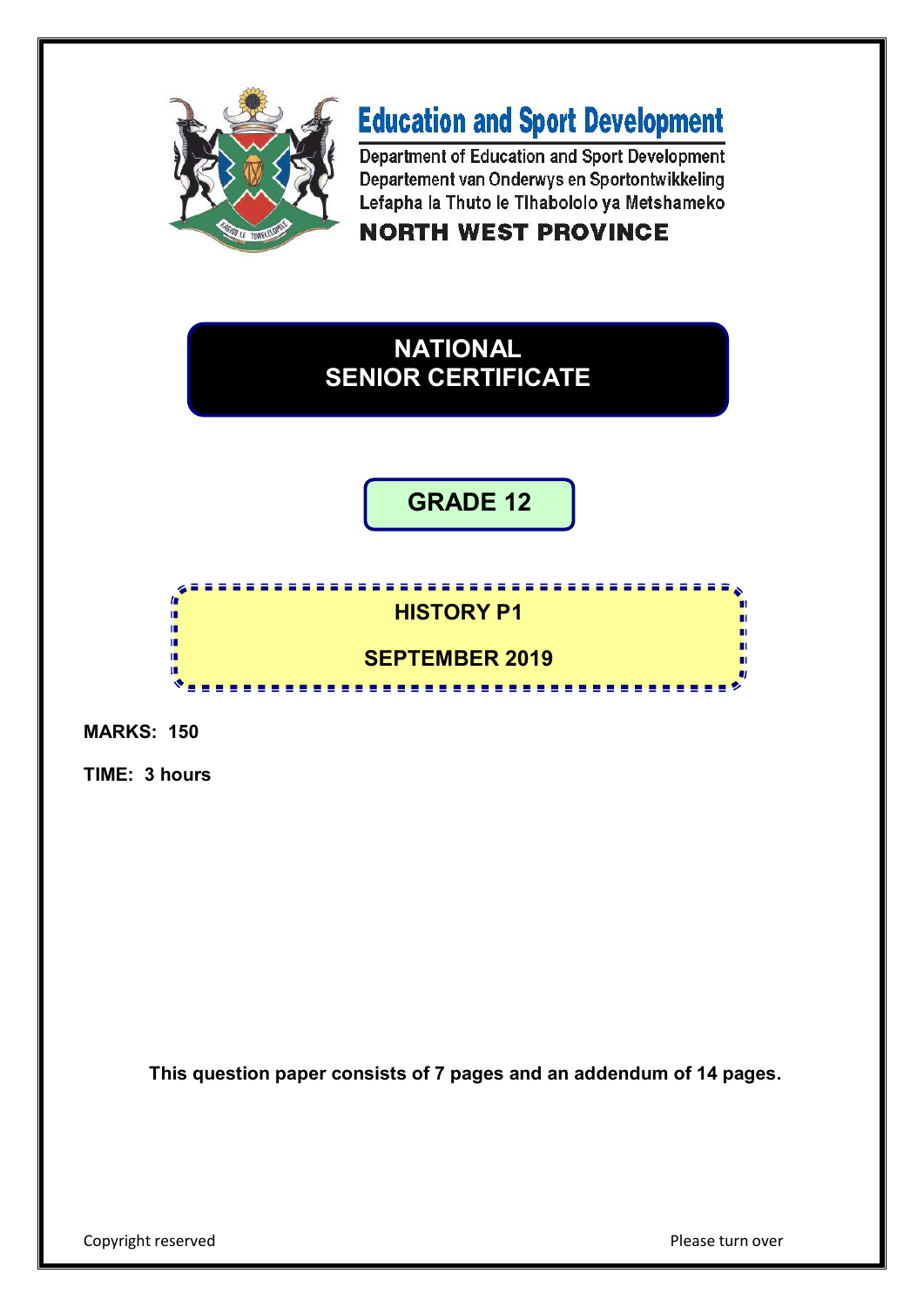#### **INSTRUCTIONS AND INFORMATION**

1. This question paper consists of SECTION A and SECTION B based on the prescribed content framework in the CAPS document.

#### **SECTION A: SOURCE-BASED QUESTIONS**

- QUESTION 1: THE EXTENSION OF THE COLD WAR: CONTAINMENT AND BRINKMANSHIP. THE CUBAN MISSILE CRISIS
- QUESTION 2: INDEPENDENT AFRICA: CASE STUDY– ANGOLA

QUESTION 3: CIVIL SOCIETY PROTESTS FROM THE 1950s TO THE 1970s: THE BLACK POWER MOVEMENT

#### **SECTION B: ESSAY QUESTIONS**

- QUESTION 4: CASE STUDY CHINA
- QUESTION 5: INDEPENDENT AFRICA: COMPARATIVE CASE STUDY THE CONGO AND TANZANIA
- QUESTION 6: CIVIL SOCIETY PROTESTS FROM THE 1950s TO THE 1970s: THE CIVIL RIGHTS MOVEMENT
- 2. SECTION A consists of THREE source-based questions. Source material that is required to answer these questions can be found in the ADDENDUM.
- 3. SECTION B consists of THREE essay questions.
- 4. Answer THREE questions as follows:
	- 4.1 At least ONE must be a source-based question and at least ONE must be an essay question.
	- 4.2 The THIRD question may be either a source-based question or an essay question.
- 5. You are advised to spend at least ONE hour per question.
- 6. When answering the questions, you should apply your knowledge, skills and insight.
- 7. You will be disadvantaged by merely rewriting the sources as answers.
- 8. Number the answers correctly according to the numbering system used in this question paper.
- 9. Write neatly and legibly.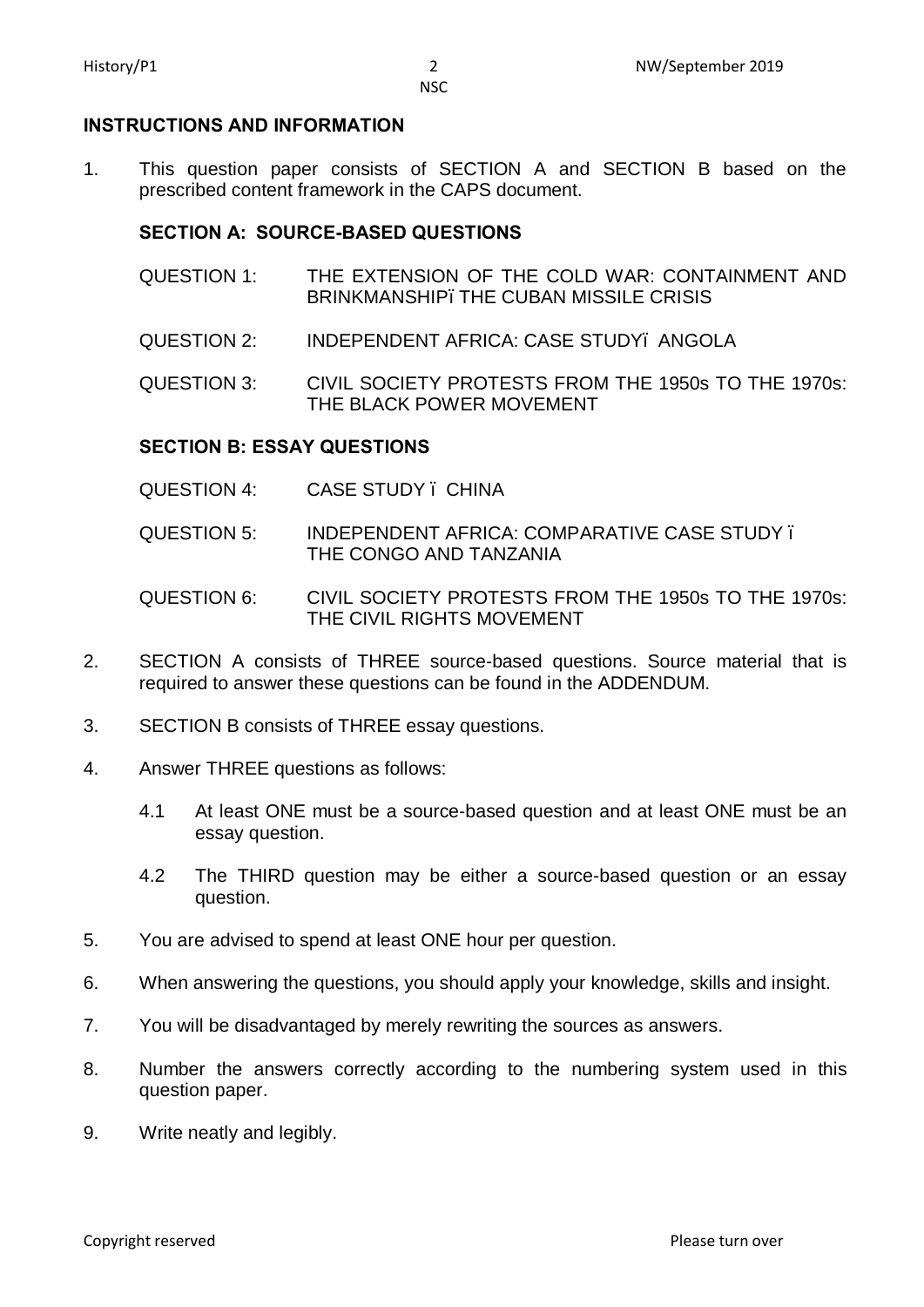### **SECTION A: SOURCE-BASED QUESTIONS**

Answer at least ONE question, but not more than TWO questions, in this section. Source material that is required to answer these questions is contained in the ADDENDUM.

#### **QUESTION 1: HOW DID THE CUBAN MISSILE CRISIS CONTRIBUTE TO THE COLD WAR TENSIONS BETWEEN THE SOVIET UNION AND THE UNITED STATES OF AMERICA IN THE 1960s?**

Study Sources 1A, 1B, 1C and 1D and answer the questions that follow.

1.1 Use Source 1A.

 $1.2$ 

|                           |       | 1.1.1 Explain the historical term Cold War in your own words.                                                                                                                            | $(1 \times 2)$ (2) |     |  |  |  |
|---------------------------|-------|------------------------------------------------------------------------------------------------------------------------------------------------------------------------------------------|--------------------|-----|--|--|--|
|                           |       | 1.1.2 How, according to the information in the source, did Fidel Castro establish<br>a communist government in Cuba?                                                                     | $(1 \times 2)$     | (2) |  |  |  |
|                           |       | 1.1.3 State TWO ways through which the United States of America reacted to the<br>establishment of a Communist state in Cuba?                                                            | $(2 \times 1)$ (2) |     |  |  |  |
|                           |       | 1.1.4 Using the information in the source and your own knowledge, explain why<br>Castro moved closer to the Soviet Union.                                                                | $(2 \times 2)$     | (4) |  |  |  |
| <b>Consult Source 1B.</b> |       |                                                                                                                                                                                          |                    |     |  |  |  |
|                           | 1.2.1 | Identify the TWO European countries where Kennedy deployed the Jupiter<br>missiles.                                                                                                      | $(2 \times 1)$     | (2) |  |  |  |
|                           |       | 1.2.2 State why Khrushchev kept the deployment of missiles to Cuba a secret?                                                                                                             | $(2 \times 1)$     | (2) |  |  |  |
|                           |       | 1.2.3 Explain what Khrushchev referred to with the phrase: we will be doing<br>nothing more than giving them a little of their own medicinegin the context<br>of retaliation to the USA. | $(2 \times 2)$     | (4) |  |  |  |
|                           |       | 1.2.4 Using the information in the source and your own knowledge, comment on                                                                                                             |                    |     |  |  |  |

- whether you would condone (support) Khrushchevos action of sending missiles to Cuba.  $(2 \times 2)$  (4)
- 1.3 Consult Sources 1A and 1B. Explain how the information in Source 1B supports the evidence in Source 1A regarding Khrushchev & deployment of missiles in Cuba.

 $(2 \times 2)$  (4)

- 1.4. Read Source 1C.
	- 1.4.1 According to Kennedy, in whose defence was he acting after detecting the missile sites in Cuba?  $(2 \times 1)$  (2)
	- 1.4.2 State a reason for the strict quarantine on all shipments to Cuba was initiated.  $(1 \times 2)$  (2)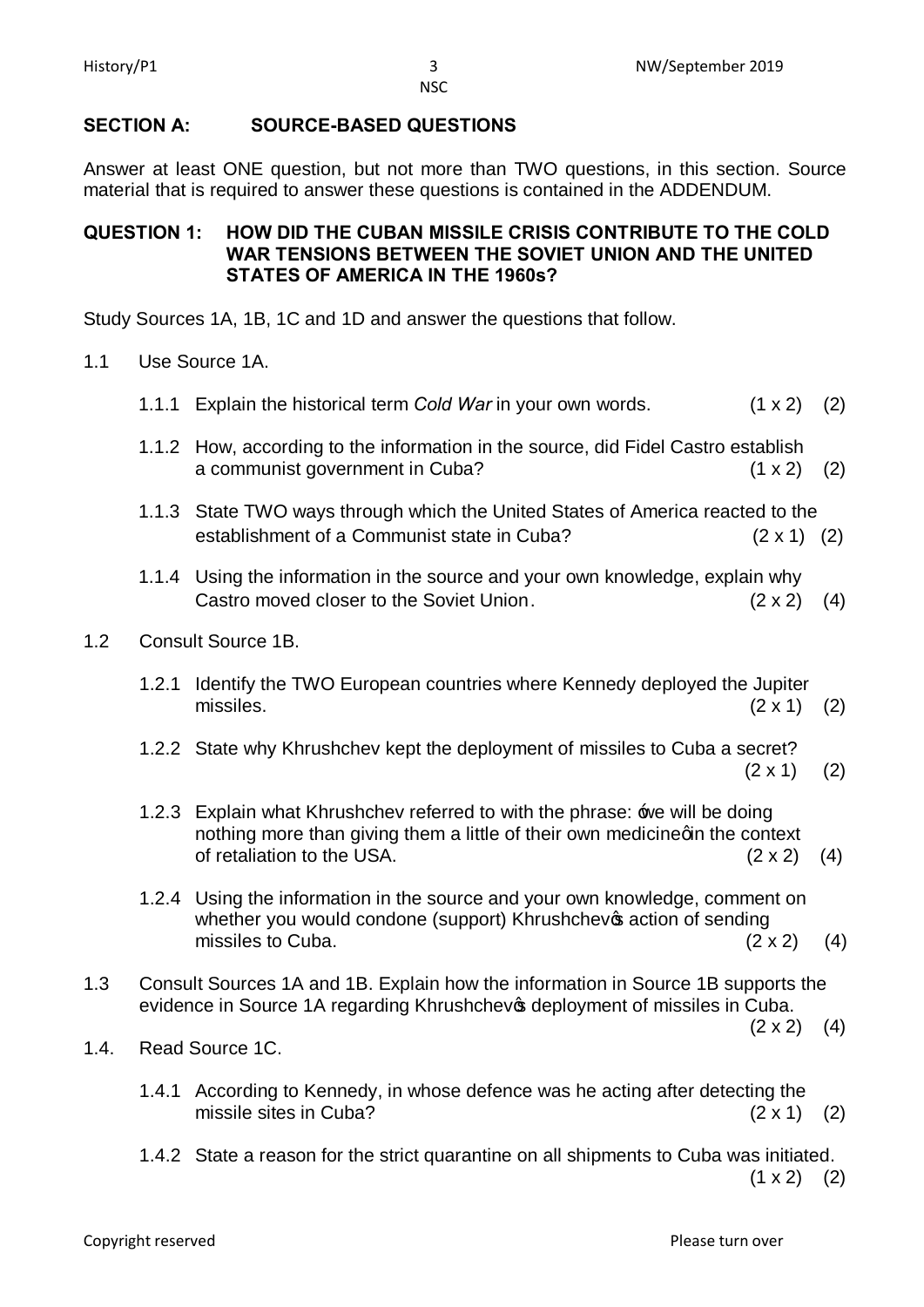1.4.3 Using the evidence in the source and your own knowledge, comment on why Kennedy decided to address the American public on 22 October 1962.

**[50]**

1.5 Study Source 1D.

- 1.5.1 What message does the newspaper headlines convey about the Cuban Missile Crisis?  $(2 \times 2)$  (4)
- 1.5.2 Explain why you would regard this source as useful when researching the Cuban Missiles Crisis. (2 x 2) (4)
- 1.6 Using the information in the relevant sources and your own knowledge, write a paragraph of about EIGHT lines (about 80 words), explaining how the Cuban Missile Crisis contributed to Cold War tensions between the Soviet Union and the United States of America in the 1960s. (8)

**QUESTION 2: WHY DID FOREIGN NATIONS BECOME INVOLVED IN THE ANGOLAN CIVIL WAR AFTER 1975?**

Study Sources 2A, 2B, 2C and 2D and answer the questions that follow.

- 2.1 Read Source 2A.
	- 2.1.1 Quote TWO pieces of evidence from the source that suggests that the relationship between Cuba and the MPLA was strong.  $(2 \times 1)$  (2)
	- 2.1.2 Identify the THREE rival liberation movements that signed the Alvor Accords in 1975.  $(3 \times 1)$  (3)
	- 2.1.3 Explain the importance of the signing of the Alvor Accords for Angola.

 $(2 \times 2)$   $(4)$ 

- 2.1.4 Using the information in the source and your own knowledge, explain whether you would condone (support) South Africa $\phi$  intervention in Angola.(2 x 2) (4)
- 2.1.5 Explain why, according to the information in the source, the United States of America got involved in the Angolan civil war.  $(2 \times 1)$  (2)
- 2.2 Refer to Source 2B.
	- 2.2.1 Name ONE African country which was involved in the Angolan civil war.

 $(1 \times 2)$  (2)

2.2.2 What evidence in the source suggests that selfish national interests motivated the United States of America to get involved in the Angolan civil war.  $(2 \times 1)$  (2)

**Copyright reserved Construction Construction Copyright reserved** Please turn over

 $(2 \times 2)$  (4)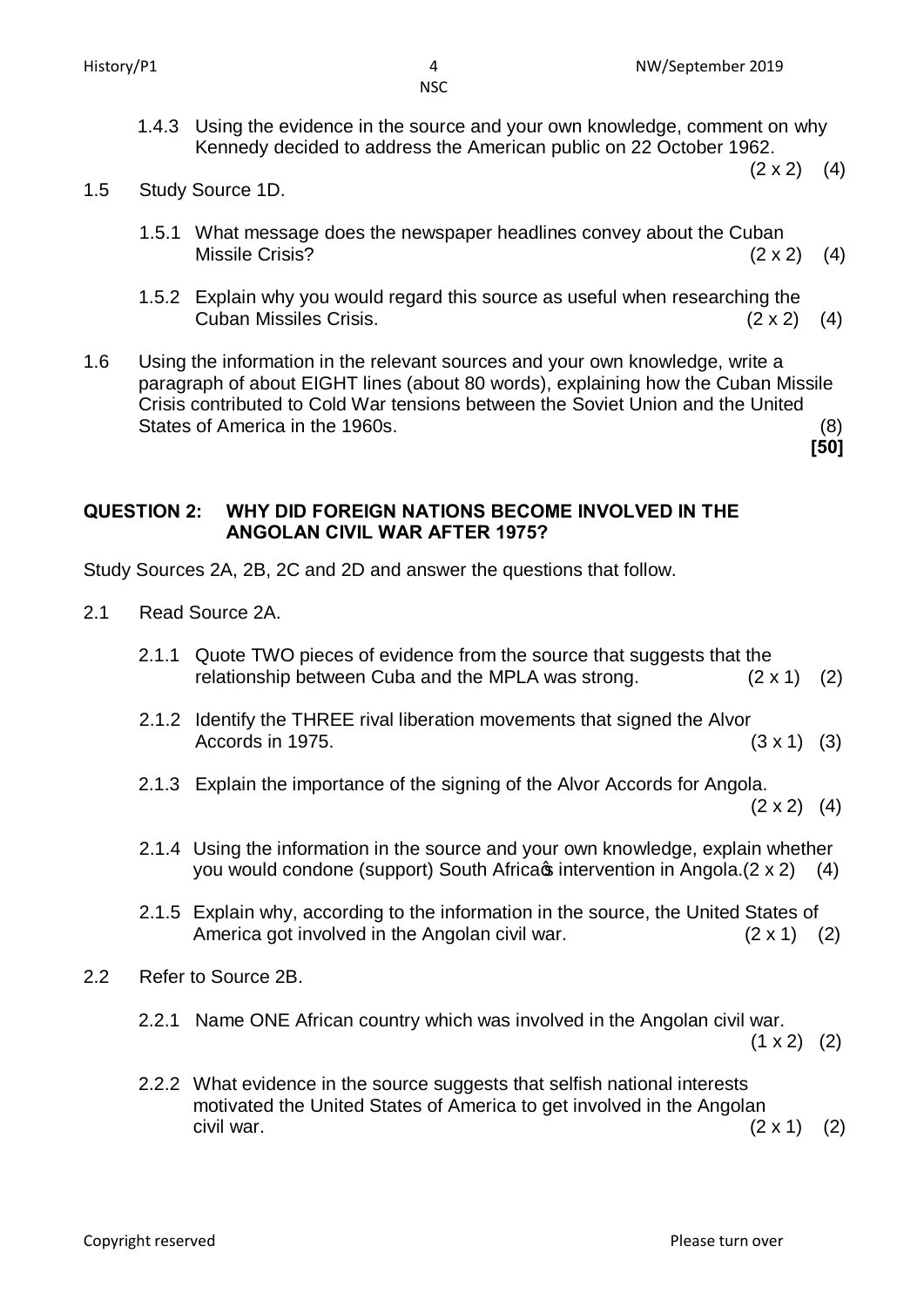- **NSC**
- 2.2.3 Explain the term *Civil War* in the context of the Angolan conflict. (1 x 2) (2)
- 2.2.4 Explain the implication of the statement  $\triangle$ ngola was one of the most bizarre sideshows of the Cold Warg in the context of the Angolan civil war.  $(1 \times 2)$  (2)
	-
- 2.3 Study Sources 2A and 2B. Explain how the information in the two sources supports each other regarding the involvement of foreign countries in the Angolan Civil War.

 $(2 \times 2)$  (4)

- 2.4 Study Source 2C.
	- 2.4.1 Name the Angolan leader who welcomed the Cuban delegation in his  $\text{country.} \tag{1 x 1}$  (1)
	- 2.4.2 What do you think is the significance of the present (gift) that the Cuban Commander in chief gave to the Angolan president? (1 x 2) (2)
	- 2.4.3 Explain why Cuba decided to support Angola in the following manner:
		- (a) Militarily  $(1 \times 2)$   $(2)$ (b) Financially  $(1 \times 2)$  (2)
- 2.5 Refer to Source 2D.
	- 2.5.1 What messages are conveyed in this cartoon regarding Cuba involvement in Angola? Use evidence in the cartoon to support your answer.  $(2 \times 2)$  (4)
	- 2.5.2 Explain whether a historian can consider this source useful when researching on foreign countriesginvolvement in the Angolan civil war.  $(2 \times 2)$  (4)
- 2.6 Using the information in the relevant sources and your own knowledge, write a paragraph of about EIGHT lines (about 80 words), explaining why foreign nations got involved in the Angolan civil war after 1975. (8)  **[50]**

**QUESTION 3: HOW DID THE BLACK POWER MOVEMENT CONTRIBUTE TO THE UPLIFTMENT OF AFRICAN AMERICANS THROUGH COMMUNITY PROGRAMMES DURING THE 1960s AND 1970s?**

Study Sources 3A, 3B, 3C and 3D and answer the questions that follow.

- 3.1 Study Source 3A
	- 3.1.1 Name the legislation that the US Congress passed in 1964 to protect the rights of African Americans. (1 x 1) (1)

.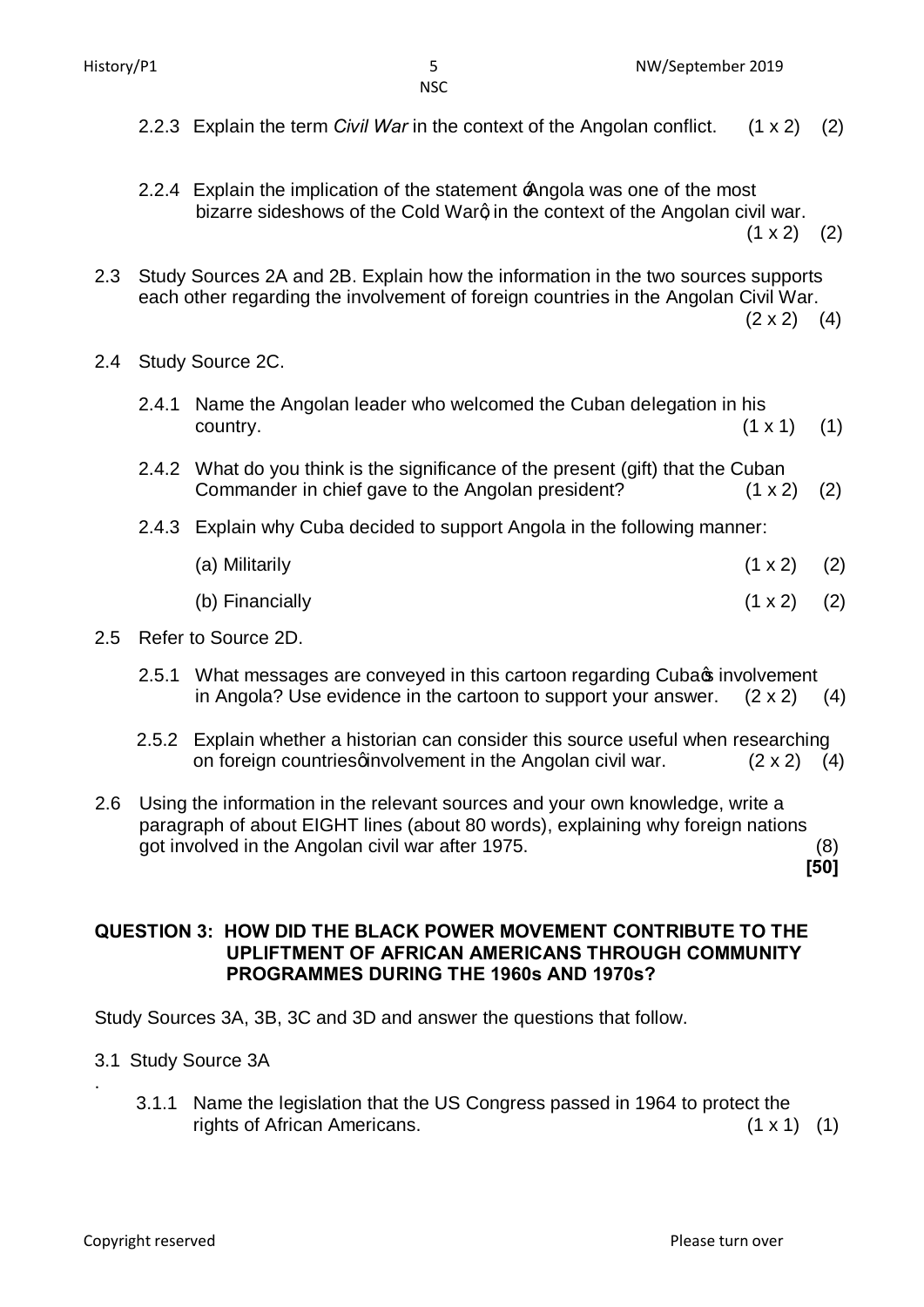|                         | 3.1.2 | Quote any TWO pieces of evidence from the source which suggest<br>that not all African Americans were impressed with the Civil Rights<br>Movementos strategies.                                                         | $(2 \times 1)$     | (2) |  |  |  |
|-------------------------|-------|-------------------------------------------------------------------------------------------------------------------------------------------------------------------------------------------------------------------------|--------------------|-----|--|--|--|
|                         | 3.1.3 | Define the concept Black Power in your own words.                                                                                                                                                                       | (1 x 2)            | (2) |  |  |  |
|                         | 3.1.4 | Identify TWO significant aspects in the source that the Black Power<br>Movement aimed to achieve.                                                                                                                       | $(2 \times 1)$     | (2) |  |  |  |
|                         | 3.1.5 | Explain what you think Stokely Carmichael implied by the statement,<br>$\pm$ gm not going to beg the white man for anything I deserve. Igm going<br>to take itqin the context of the Black Power Movement in the 1960s. | $(2 \times 2)$ (4) |     |  |  |  |
| 3.2 Consult Source 3B.  |       |                                                                                                                                                                                                                         |                    |     |  |  |  |
|                         | 3.2.1 | List any TWO characteristics of the philosophy of Black Nationalism<br>that Malcolm X highlighted in his speech.                                                                                                        | $(2 \times 1)$     | (2) |  |  |  |
|                         | 3.2.2 | Using the information in the source and your own knowledge,<br>explain why Malcolm X believed that the United States government<br>failedgAfrican Americans.                                                            | $(2 \times 2)$     | (4) |  |  |  |
|                         | 3.2.3 | Mention TWO actions that Malcolm X proposed that African Americans<br>should take to move away from a sit-in mentality.                                                                                                 | $(2 \times 1)$     | (2) |  |  |  |
|                         | 3.2.4 | Explain why you would consider this source useful to a historian<br>researching about the Black Panther Party.                                                                                                          | $(2 \times 2)$     | (4) |  |  |  |
| 3.3 Refer to Source 3C. |       |                                                                                                                                                                                                                         |                    |     |  |  |  |
|                         | 3.3.1 | Explain why you think this photograph was taken. Use the visual<br>clues in the photograph to support your answers.                                                                                                     | $(2 \times 2)$     | (4) |  |  |  |
|                         | 3.3.2 | Using the evidence in the source and your own knowledge, explain<br>how this source promoted the Black Power philosophy.                                                                                                | $(1 \times 2)$     | (2) |  |  |  |
| 3.4                     |       | Read Source 3D.                                                                                                                                                                                                         |                    |     |  |  |  |
|                         | 3.4.1 | Quote THREE pieces of evidence in the source that suggest that the Black<br>Panthersqfree breakfast programme was popular.                                                                                              | $(3 \times 1)$     | (3) |  |  |  |
|                         | 3.4.2 | Comment on the role of women in the Black Panther Party                                                                                                                                                                 | (1 x 2)            | (2) |  |  |  |
|                         |       |                                                                                                                                                                                                                         |                    |     |  |  |  |

3.4.3 Explain the significance of the fact that PFMC were established in 13 cities across the USA (2 x 2) (4) across the USA

NSC